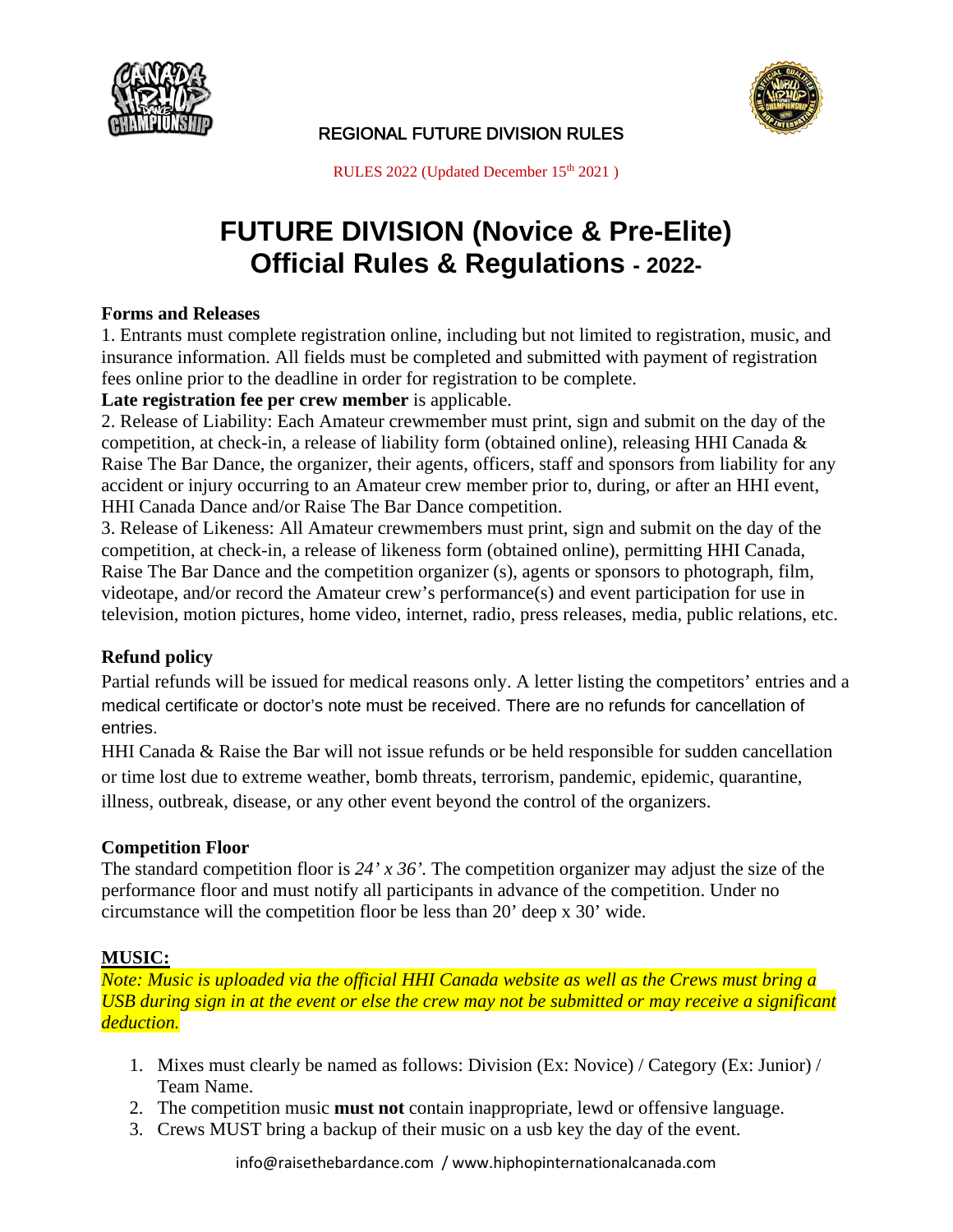



RULES 2022 (Updated December 15<sup>th</sup> 2021)

## **Age Requirement (Ages as of January 1st 2022)**

*-* **Junior:** *Average ages 8 to 12 years of age.*

*-* **Varsity:** *Average ages 13 to 17 years of age*.

*-* **Adult:** *Average ages 18+ years of age.*

*NOTE: All age divisions are determined by the AVERAGE age of the team members performing in the dance routine.* 

*Combine the current ages on January 1st 2022 of all team members then divide the total by the quantity of members in the group. The average age will be determined after we drop the decimal amounts. Example: Average age 17.99 = 12 to 17 year old category.*

*Any younger team/crew may participate in older age category of their choosing.*

## **Level Requirements (Novice & Pre-Elite)**

**NOVICE DIVISION:** To qualify in the Novice category the participating team members must have a maximum of 1 to 2 years of training.

**NOTICE:** If a team has won the Novice division in the past within their age category, they cannot register into the Novice category. They must register into the Pre-Elite category.

**PRE-ELITE DIVISION:** To qualify in the Pre-Elite category the participating team members must have a maximum of 1 to 4 years of training.

**NOTICE:** If a team has won the Pre-Elite division in the past within their age category, they cannot register into the Pre-Elite category. They must register into the World Division category.

#### **Participation Limit**

Future crew divisions (Novice & Pre-Elite) consist of a **minimum of four (4) to a maximum of twenty (20) members per crew.**

**The Future Division - General Rules and Criteria The Routine's Length** Routine length: 2:00min to 3:00min

#### **SCORING**

#### **PERFORMANCE**

- **Originality: 10 points**
- **Staging: 10 points**
- **Authenticity: 10 points**
- **Showmanship: 10 points**
- **Entertainment: 10 points**

# **SKILL**

- **Execution: 10 points**
- **Synchronization: 10 points**
- **Musicality: 10 points**
- **Difficulty: 10 points**
- *Variety of street dance styles: 10 points 1 Style: 5pts 2 Styles: 10pts*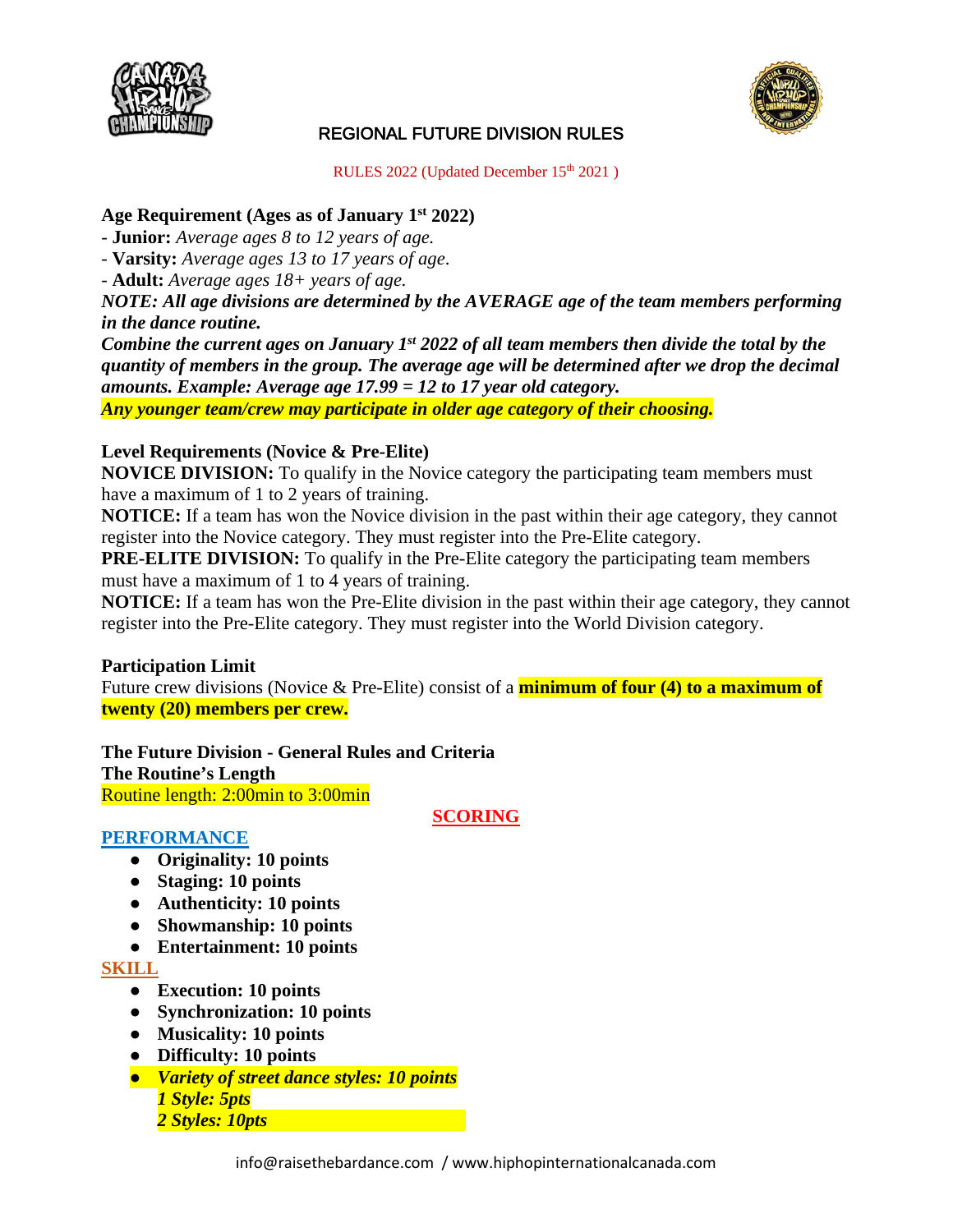



RULES 2022 (Updated December 15<sup>th</sup> 2021)

# **DEDUCTIONS**

## **PERFORMANCE**

- **Minor Fall, trip or stumble/ per occurrence: -0.05** point/per occurrence
- **Major Fall, trip or stumble/ per occurrence: -0.10** point/per occurrence

#### **MUSIC**

- **Contains use of inappropriate racial or derogatory terminologies -0.20**
- **Contains inappropriate language -0.15**
- **Routine length; not within accepted time -0.10** (2:00min-3:00min).
- **Proper music not provided at sign in. -0.05**

# **PROHIBITED MOVES**

- **Excessive use of cheerleading or gymnastics -0.10**
- **Inappropriate lewd gestures or movements Junior Division. (At the judge's discretion) -0.15**
- **Inappropriate lewd gestures or movements Varsity & Adult Division. (At the judge's discretion) -0.10**

## **Incidences of Extraordinary Circumstances:**

An extraordinary circumstance is an occurrence beyond the control of a crew that affects the crew's ability to perform at the beginning or at any time in a routine. An extraordinary circumstance is not limited to the examples listed below and may be declared at the discretion of the Judiciary Director. 1. Incorrect music is played or cued.

- 2. Music problems due to equipment malfunction.
- 3. Disturbances caused by general equipment failures, i.e. lighting, stage, sound, etc.
- 4. The realization of or introduction of any foreign object or disturbance into the performance area,

just before or during a performance, by an individual or means other than the crew(s).

5. Disruptions caused by venue failure or operating conditions.

#### **Management of Extraordinary Circumstance:**

1. It is the responsibility of the crew to immediately stop the routine if an extraordinary circumstance occurs.\*

2. The competition organizer, Judiciary Director and/or event committee will review the situation, and upon a confirming decision and correction of the problem, the crew will be reintroduced, return to the stage and restart their routine.

If the crew's claim is determined to be unfounded by the Judiciary Director, the crew will be allowed to restart the performance resulting in a 1.0 deduction taken.

3. Claims of an extraordinary circumstance presented by the crew after the routine has been completed will not be accepted or reviewed.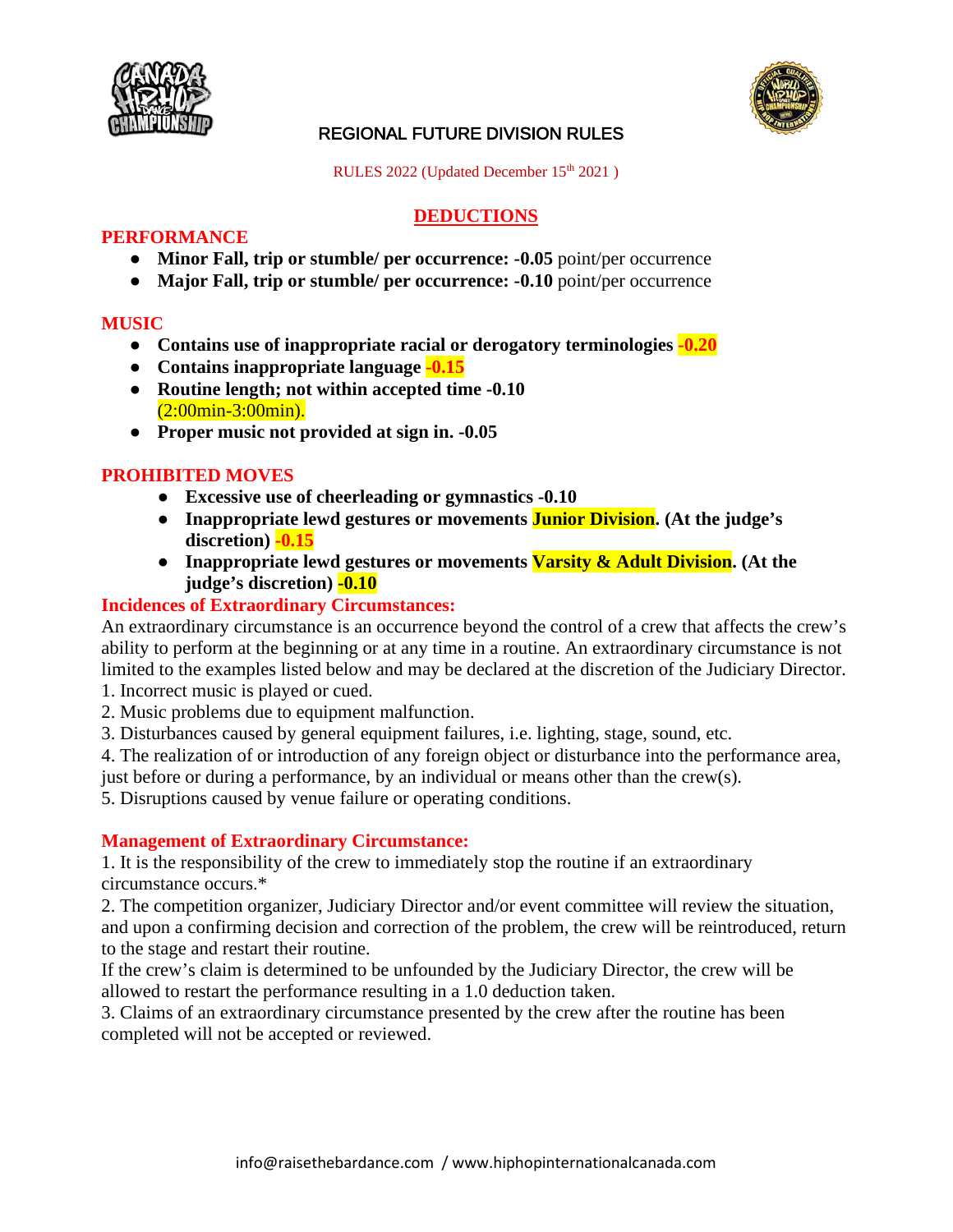



#### RULES 2022 (Updated December 15<sup>th</sup> 2021)

\* In the Junior Division only the designated crew leader can **RED FLAG** their crew to stop dancing if he/she feels an instance of extraordinary circumstance has occurred. If it is determined that it is the fault of the competition organizer then the crew will be permitted to perform the routine again without penalty. If it is determined to be the fault of the crew then the crew will be permitted to perform the routine again with a 1.0 deduction take

# **Walk over**

A crew who fails to appear on the stage and initiate the starting position within sixty (60) seconds after being called will be declared a "no show" and disqualified.

# **Tie Scores**

Tie scores will be broken in the following manner:

- Highest skill/technical score
- By judges deliberation

## *Recommendations for development of the routine:*

- Focus on **dance first**
- Less music edits

- Less number of songs and sound effects will allow for stronger and cleaner dance in the routine,

also stronger musicality will leave a stronger and more lasting impression.

- Find "the groove" in the music.

#### *Example of Suggested Street Dance Styles for the competition:*

Locking Popping Bboying/Bgirling (breaking) Waacking Vogueing House Dance Party Dances or Club Dances (popular or trendy dances) Hip Hop Dance/Choreography (New Style) Krumping New Jack Swing/Old School Stepping/Stomp/Gumboots Dancehall